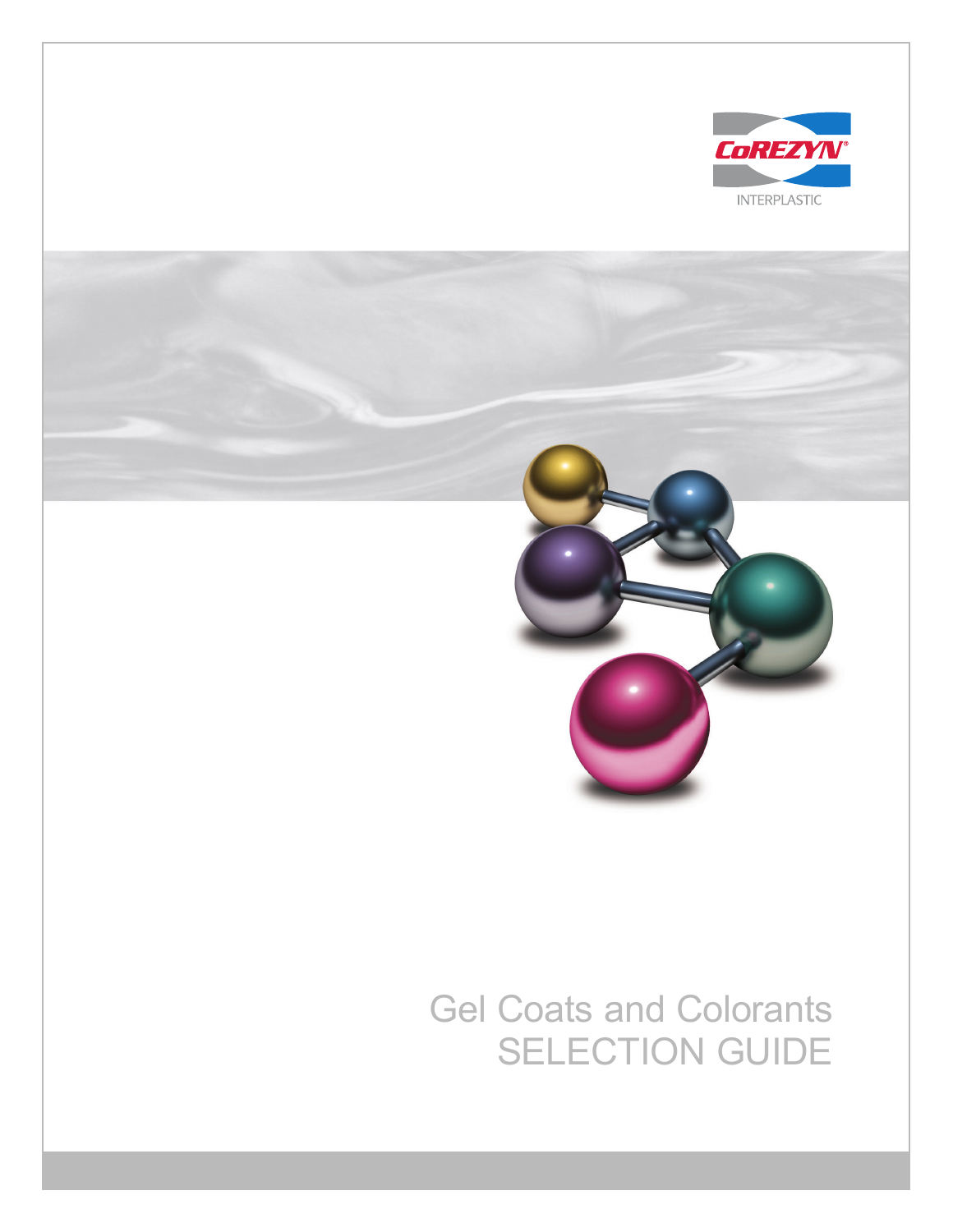

## CoREZYN® Gel Coats and Colorants. For Superior Quality and Color Matching.

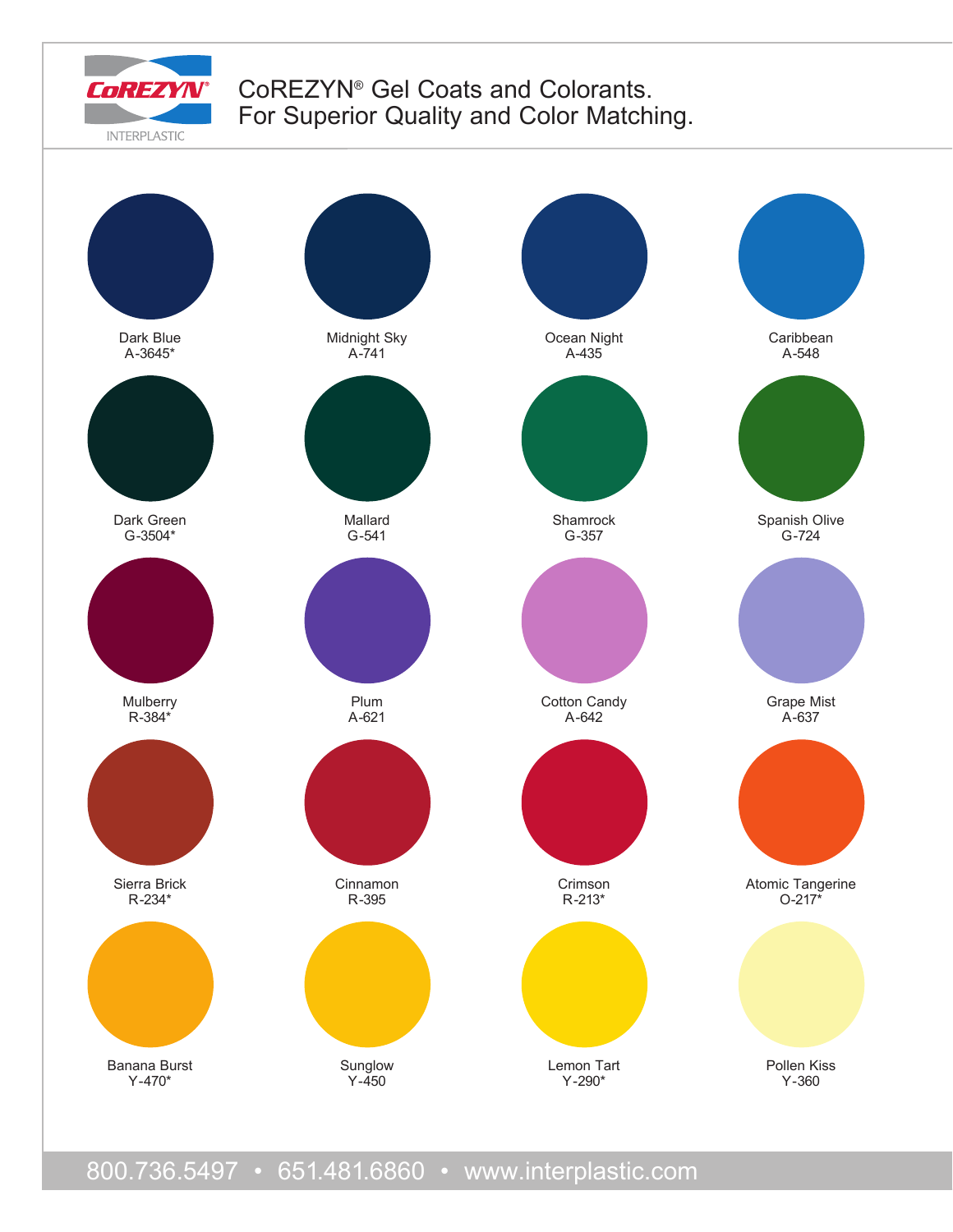

All colors shown have been matched to existing control standards within limits of reproduction methods, and color is not guaranteed.<br>Gel coat and colorant matches are to color standards maintained in the Gel Coat and Color